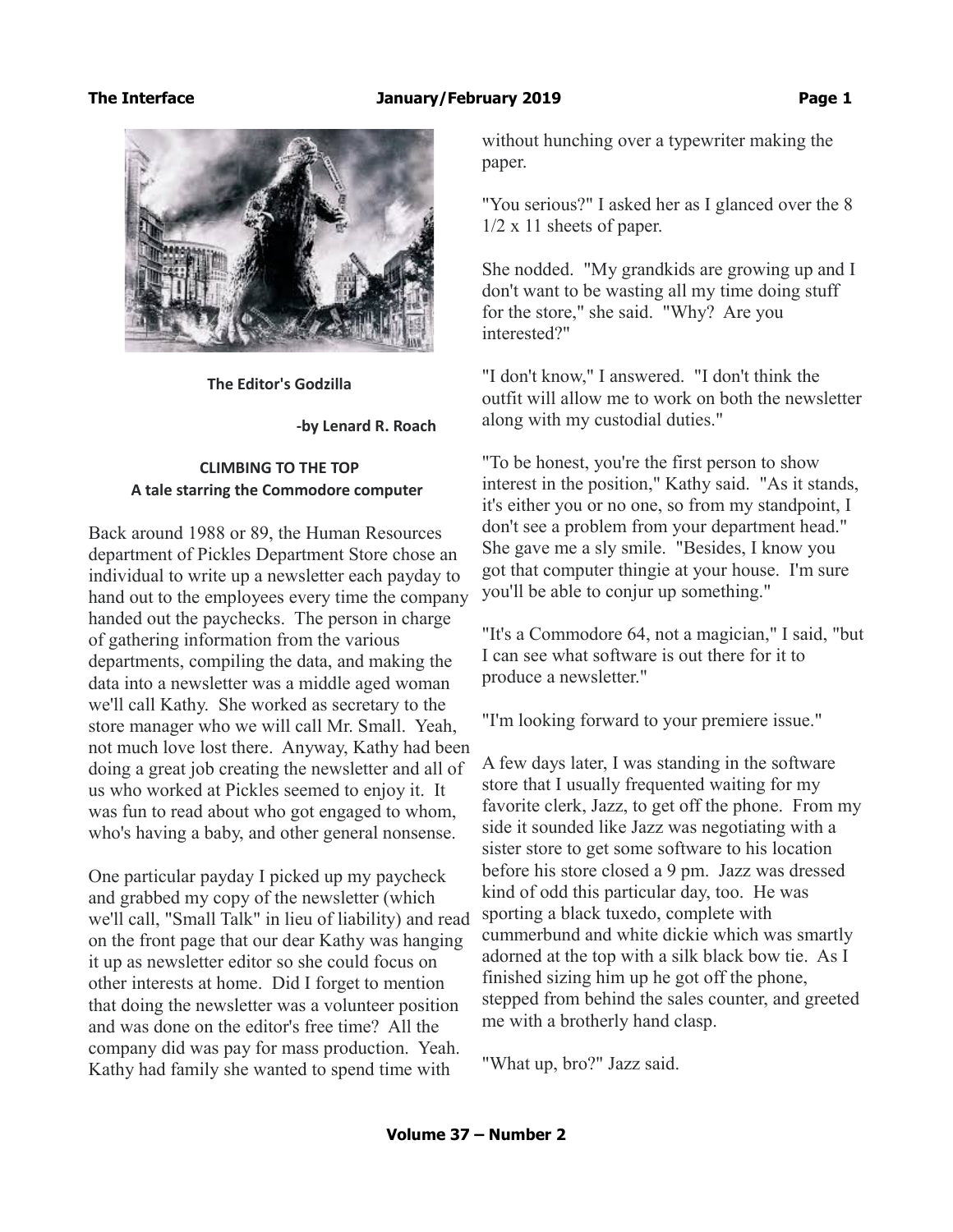I gestured at his attire. "Not as much as you apparently," I responded. "Wedding or funeral?"

"Prom," he said in correction. "My cousin, Jaquanda, couldn't find a date to take her so Aunt Gertie asked me to step in. I thought I'd take one for the family. The dance starts at seven tonight. I thought I would save a step and wear the tux to work instead of going back home and redressing."

"Are you hoping that she'll find a date at the prom?" I asked with a smirk.

"Ha!" he exclaimed. "As you rednecks say, 'Hail no!' I dropped a number of dead presidents on these clothes so she going to spend the whole night with Jazz, 'The sharp dressed man' whether she likes it or not!"

I laughed. This would be one show I know I'd be sorry to miss knowing Jazz the way I did, but he knew I wasn't at the software store to talk fashion. He looked me straight in the eye and asked, "So what can I do for the Kansas City Commodore Guru today?"

"The guru needs help from the software master," I said gesturing to Jazz. "I need to find software to turn my C64 into a newspaper press."

Jazz's countenance lit up. "Come with me, my man, and I'll show you what we got."

The rear of the shop had all the Commodore wares on display. This particular location was chosen because when a person first stepped through the front the first thing they would see was the big Commodore logo on the wall, be drawn further into the store, and then check out the display of packaged software on the sales shelves. Jazz took me to the Productivity selection and grabbed two pieces of software. He held up the one in his left hand and began his sales pitch:

"This package is GEOpublish which was released by Berkerly Softworks. It is a great piece of software and uses all the functions of GEOWrite and GEOPaint. It can really make an awesome newsletter complete with headers, banners, and crisp print. It only costs \$89.99, but it requires the GEOS operating system to function."

I stuck my tongue out in disgust. \$89.99 was out of my budget. Jazz turned my gesture into a put down.

"I appreciate the offer but I use toilet paper," he ribbed, "but all kidding aside I can see that the price is a little beyond what you wanted to spend, therefore, in my right hand, I'm holding a much cheaper, but just as effective product simply called, The Newsroom. This package is a stand alone program that does not require other software to support it. There are graphic modules for it that are sold separately, but The Newsroom comes with two disks filled on both sides with clip art and it is on sale for \$35.99."

There was no contest according to my wallet. I pointed at The Newsroom.

"An excellent choice for a skin flint who has moths incubating in his grouch bag," Jazz said, "but I think you'll still enjoy the software anyway."

To shorten this tale, I took the software home and booted the main disk of the three disk set into my Commodore 64. When they called it "The Newsroom" they weren't just looking for a fancy name for a product. The main menu was set up just like a newsroom with photo shop, article writing, formatting, printing, and even a wire service. Like Jazz said at the store, it wasn't a high dollar software package but it would get the job done. I began the chore of learning the ins and outs of the package almost immediately.

"Lenard, Kathy wants to see you," one of my coworkers told me while I was dusting the floor in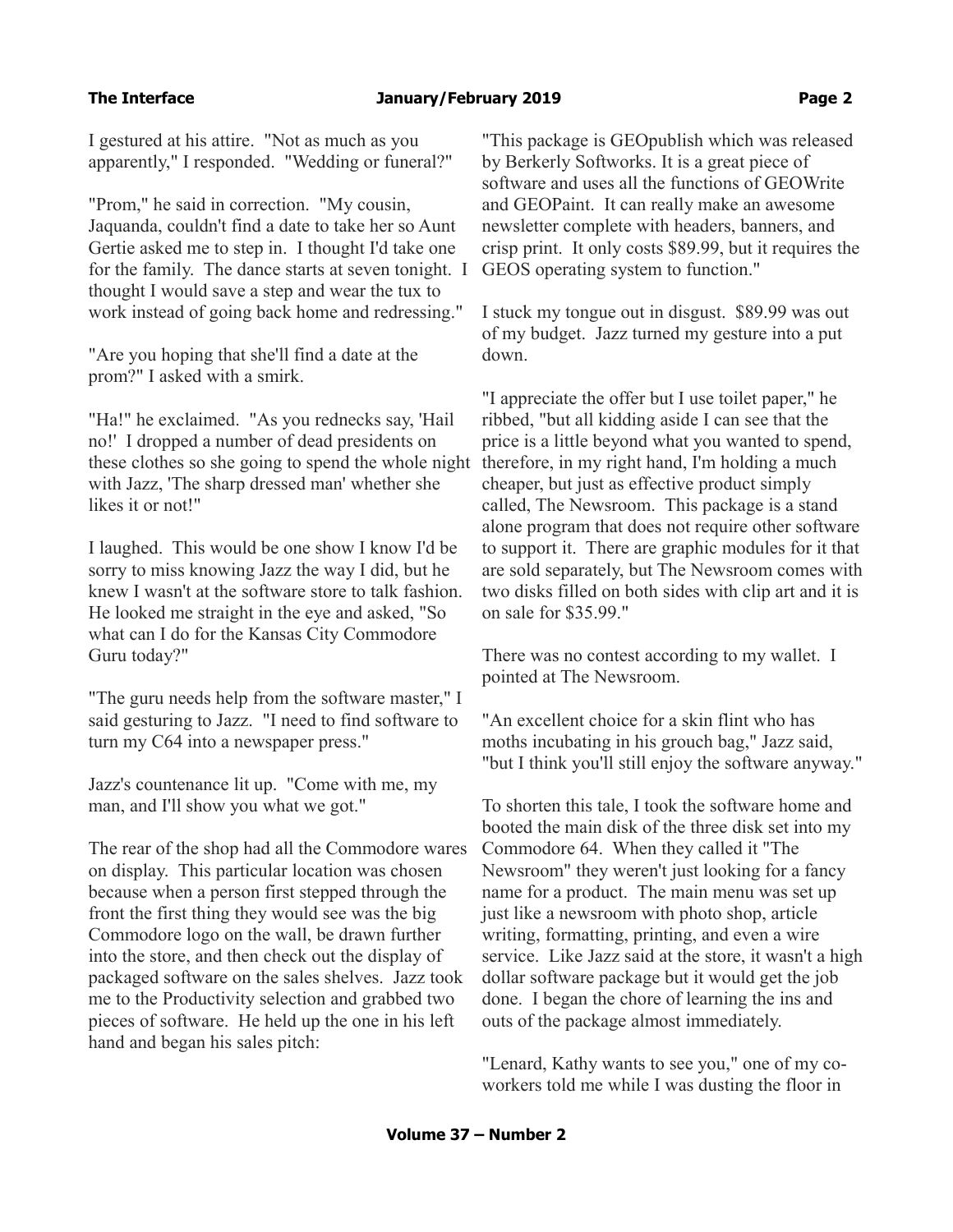the cosmetics department. I went back to custodial storage to put away my dust mop and headed to the office. Upon arrival I met up with Kathy who was at her desk, but someone else was also in the office with us and it wasn't Mr. Small. A young, slender, blonde, woman with large round glasses sat in a chair in front of Kathy.

"Lenard, I'd like for you to meet April," Kathy said with a gesture towards the girl. I gave my signature salute to her then turned my attentions back to Kathy. I'm sure she saw my puzzled look that I was sure was dominating my face at the time.

"April is from the North Pickles store on the other end of the mall," Kathy explained (yes, there were two stores in the same mall), "and she also has expressed an interest in doing the newsletter for the store."

"Aw nuts!" I thought to myself. "\$35.99 gone to the outhouse!"

"What do you want to do, Kathy?" I asked.

"I came up with the idea of a little contest," she answered. "April here will do up her version of a newsletter focusing on the activities of the north store, while you spend you energies in the south store gathering and reporting news. By Friday I will want both of your versions of the newsletter on my desk by 5 pm and I will go over them this weekend. I'll let both of you know who I decide will be my successor on Monday." Kathy stood up. "May the best journalist win."

Kathy extended both her hands to April and myself. We both grasped either hand, then April and I turned and left together. As we walked into the hall I tried to make small talk with her.

"You want to do the newsletter?" I asked.

"Mm hmm," she replied. "It will be good practice for the field of journalism I'm going into after graduation from college."

She had a pleasant Alabama twang to her voice which was curved with a little lilt.

"Do you have a degree you're studying for?"

"Yeah," I replied. "To try and keep my body temperature at 98.6 Fahrenheit."

"I see you failed at your comedy career," she said with a sting in that lilt. "I see now why you push a broom."

I stood there stymied as I watched April sashayed down the hall and out onto the sales floor. I was going to wish her good luck but instead I decided to do my best to take this witchy woman down.

I've never been a newshound before, but I think think I've read enough Superman comics and studied both Clark Kent's and Lois Lane's style that I can pull this off. I started pounding my beat in South Pickles, checking in with department to department looking for something to put into print. I only had a week but I gathered material that, with a little wording, I could make a great presentation. I didn't know what April was going to do for her copy of the newsletter but I expected to knock it out of the park with the Commodore 64 and The Newsroom software.

By Thursday, the day before presentation, I got off work and went straight home so I could start on the project. I did some sample newsletters that were presented in the user manual so I got a feel as to what I needed to do. Once home I sat down, booted The Newsroom into the C64, gathered my notes that I had strewn over my computer desk, and started to work. I figured the whole project would take me about four hours from start up to finished product.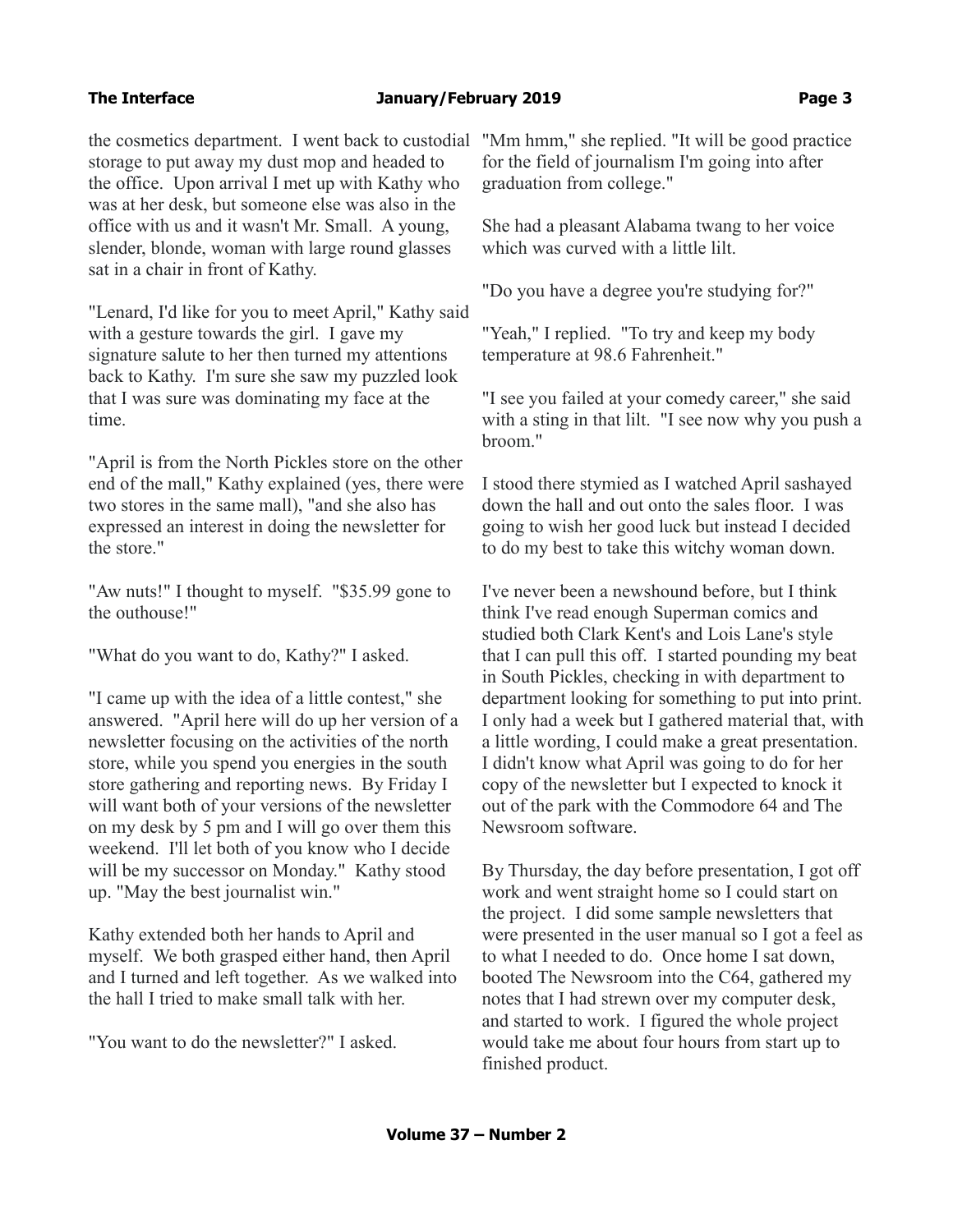Seven and a half hours later, just a little after midnight, I finished my final draft of my C64 version of "Small Talk," complete with clip art, articles, and a slight twist of humor. I slipped the draft into a 9 x 12 envelope and put it with my lunch box as to not forget it Friday morning.

"Lenard, Kathy wants to see you in the office," a co-worker told me Monday morning. How she always needs me when I'm dusting around the cosmetics department is beyond me. I did as before and soon I was standing in front of Kathy's desk and sure enough, April was already there waiting. She had that confident smirk on her face that said, "I win," but I refused to let that shake me down. The Commodore has never let me down before and I wasn't expecting it to fail me now. Kathy held two copies of paper in each hand and glanced back and forth between them. She put them face down in front of her, then clasped her hands together to address us.

"First of all, I must say you both did a fantastic job. Both are so good, in fact, that I couldn't decide which one should be the new editor. So, I took each copy home with me and, since I had my kids and grandkids over for Sunday lunch, I asked them to be an impartial judge to break the tie."

Kathy addressed me first. "Lenard, you showed a lot of whim that brought the paper alive and the grandkids enjoyed the little cartoon characters you put in it that also brought a little flavor to the text."

Now she addressed April. "April, you stuck to the facts and dug up a lot of things that was going on the the north store. How you got people to talk and gather your information I'll never know. I couldn't get hardly anyone to talk as much as you displayed in your version of the paper."

This did not sound good for the fat man...

"So," Kathy said," when I asked my family which one they liked the best, one of my older grandkids grabbed a copy of one of my newsletters and said, 'This one.' When I asked why and they said that it was a perfect balance of what each newsletter I presented to them was like. When I told them I'm trying to get out of this racket, they said that they looked at the newsletter I wrote as a way of keeping up with Mom and Grandma while she was at work."

Now both April and I were stymied. We gave each other a quick glance then focused our attentions back to Kathy.

"So what does this mean?" April asked for the both of us.

"It means that, despite both of you putting out a great effort in producing each a great version of Small Talk, I'm going to stay on and do the paper for the stores."

I tried to give Kathy a "there's more to it than what you're telling" look and it must have paid off. She looked down a little at the top of her desk.

"And getting an extra ten dollars from petty cash per issue for time and materials kind of sweetened the deal."

"Ah!" I thought to myself. "Cash talks."

With no more to be said, both April and I turned together and walked out. While cruising the hall side by side, I put my ego aside and spoke to April.

"Trumped by a two hundred year old statesman," I stated to her.

"Um hmm," she responded. "I put a lot of effort into it, too."

"I'm sure your version was great."

"And I'm sure your version was ... adequate."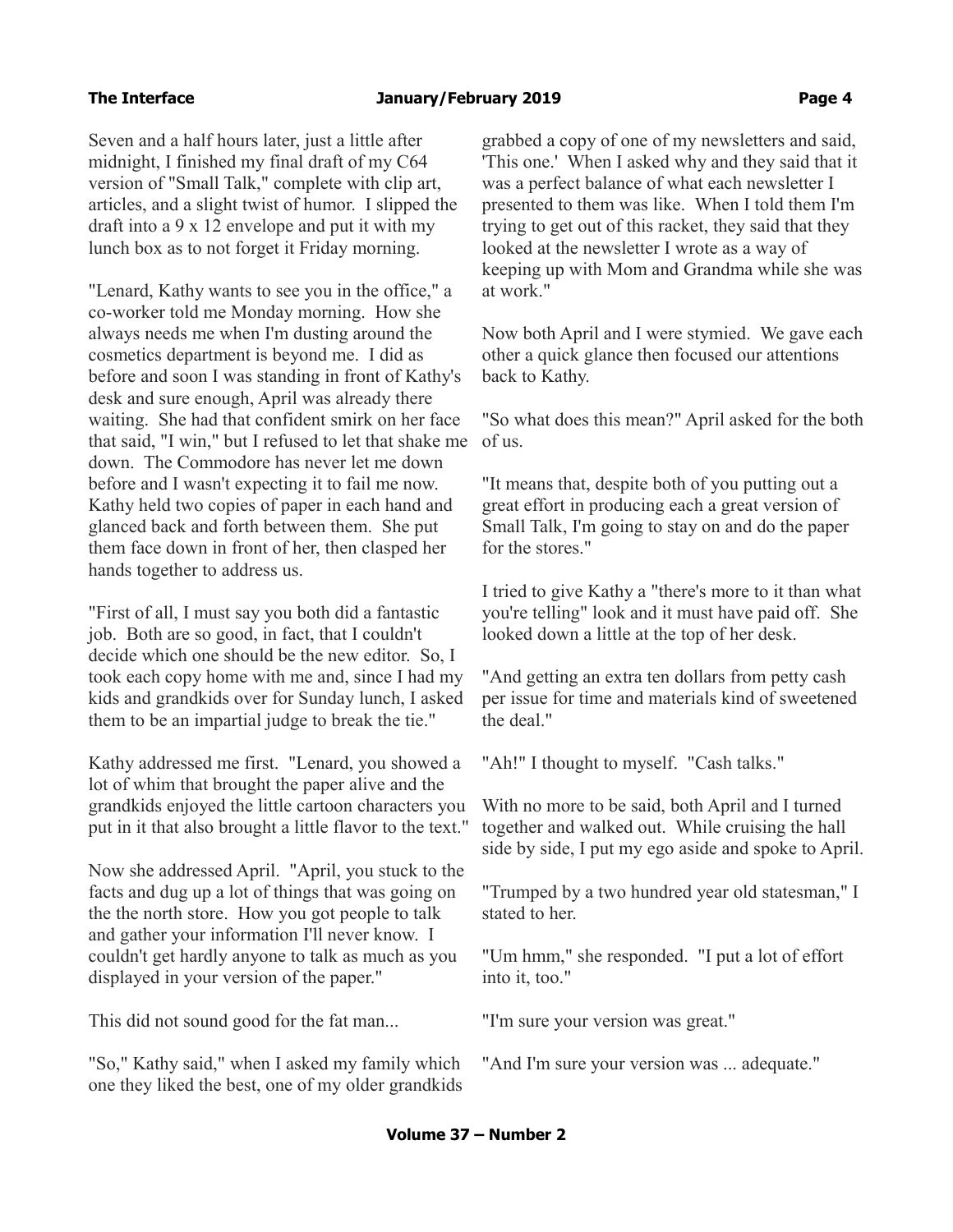## The Interface **Contract Contract Contract Contract Contract Contract Contract Contract Contract Contract Page 5**

I again stood in the hallway bewildered as I watched April saunter down the hall, wondering what in blazes I did to this girl to create such animosity? I guessed that she didn't appreciate a little friendly competition to boost interest in the stores. I'll never know, but what really got me was Darn it! That ain't right, either ... that, for the first time that I could recall in my short time in using the Commodore, we failed in winning a place in anything. It also didn't help that money was thrown into the mix to create sway in the decision. In politics as in business, I suppose...



## **WYNN "RETIRES!"**

One of my great friends who so happens to be my sister-in-law (my oldest brother's wife) informed me in January 2019 that she unofficially "retires" from being my editor and proofreader of all my skits, plays, stories, articles, essays, newsletters, books, and magazines after about a decade of helping me look shway pimpin' in print. She did all this as a volunteer and received no monetary compensation from me or any affiliates I've done writing for. I wanted to take a few paragraphs and brag a little on her contribution to Commodore and FCUG.

Born on Paradise Island, daughter of Hyppolita, and created by Zeus, trained to be an Amazon warrior ...

Believing the evidence presented by her uncle Jor El, the young teen was placed in an escape rocket and launched into space moments before her home world of Krypton exploded ...

Hmm ...

Now that I think of it, even after all these years of Wynn being my sister-in-law, I don't know too much about her past. I don't know her maiden name, her kid's names, or even her siblings. I know she's mentioned them a few times when we've talked, but like a dense goat I didn't hear her. I must be that stuck on myself. What I do know is that she is dynamite in making people look good, bending over backwards to make sure a person was well taken care of and their needs met. When she told me she was a retired proofreader for a cookbook publisher I just nonchalantly asked her to look at some skits I've penned down for a local church. The rest is history.

I do know that Wynn loves her chihuahuas, reading (especially mysteries), Hot Wheel cars, and Beanie Babies. She is also a chef par excellence and I have been blessed time and time again to eat some of her delicious dishes.

Wynn's "retirement" leaves a serious hole in the staff at the RC4BCS. Her skills in making me look good were unparalleled but I wish her well as she enjoys more time with her immediate family and her menagerie of pets. I only pray that I've learned enough about professional proof reading from her to carry on with the work.

Thanks for all you've done, sis! May you be blessed ten times more than you've blessed me! Love you!

Wait. That's not right ...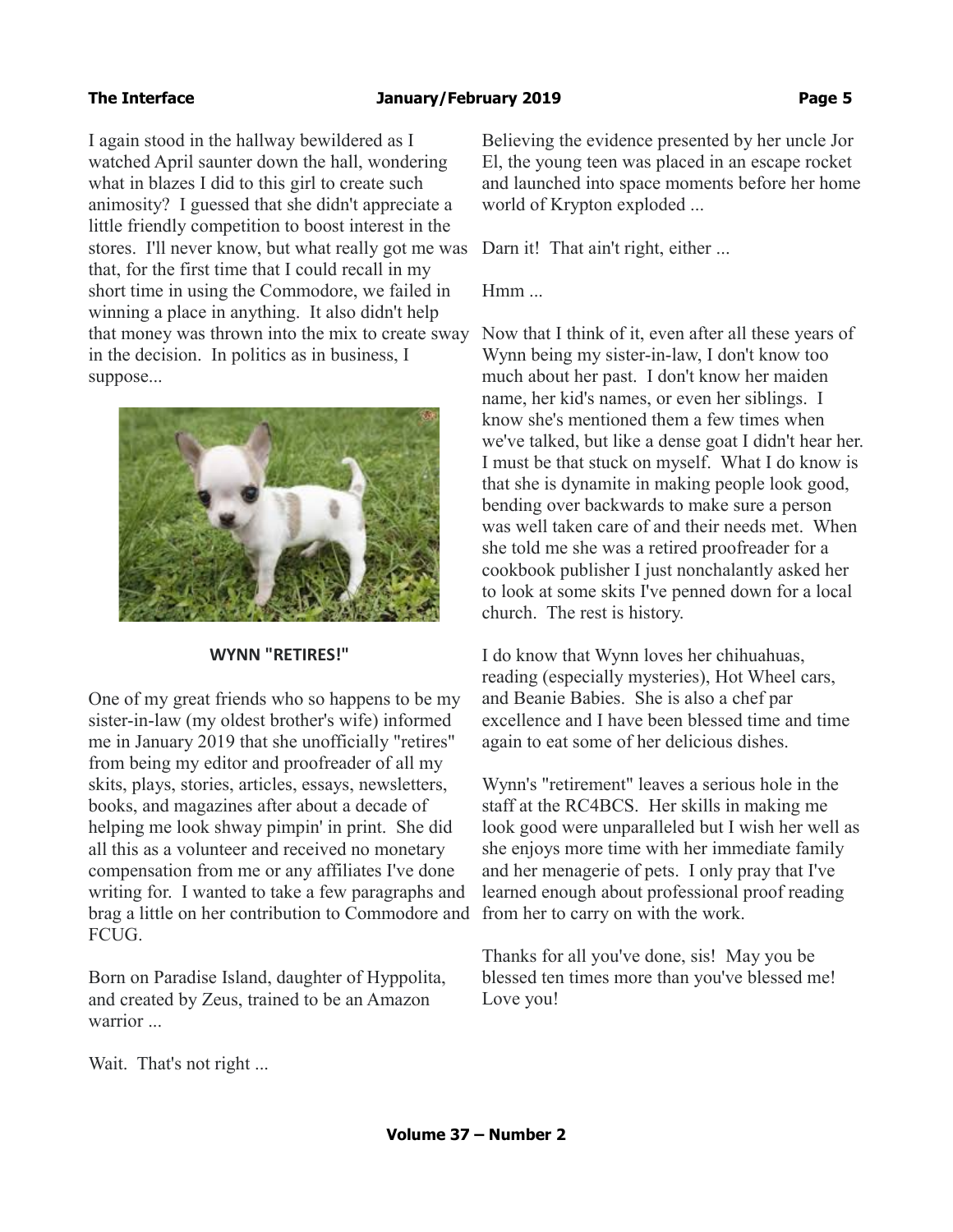

**Monthly Meeting Reports**

**-by Robert Bernardo & Dick Estel**

### **January 2019**

The first order of business at our meetings is to carry in the equipment. This can be just a few items or a few tables full. Sometimes we have as many as five computer systems set up, with no duplicates. More about that later.

Next the various systems are set up and plugged in, with all the peripherals needed for the day's events.

Only when we have completed these tasks do we sit down, place our orders, and attack the chips and salsa. The official meeting does not begin until we've nearly finished eating, but there is always discussion during lunch, mostly tech-related but sometimes straying far and wide.

To kick off 2019 on January 20, Robert, Roger, Dave, Brad and Dick held forth on how various companies failed to capitalize on their main product and either faded away (Commodore) or rose from the dead with something entirely new (Apple). There was mild debate on whether the iPhone will be the end of Apple; Mac almost was the end of Apple, and the Amiga definitely was the end of Commodore. Brad pointed out that Apple had billions in cash, providing a pretty good cushion against future problems. The other unanswered question was whether Tesla can survive without Elon Musk, with Brad noting that it has barely survived with him. Robert passed around the new book, "Commodore: the Inside Story," written by former Commodore UK executive, David Pleasance. The book tells the story of David's rise in the company and then the Commodore's downfall, all from his British perspective.

In official business, Robert reported on the 2nd annual Retro City Festival in Pomona, which he attended in early January. The focus was on arcade and pinball games, but Robert and other members of the Southern California Commodore & Amiga Network (SCCAN) had several exhibit tables featuring classic computers.

We also discussed the three shows that Robert and FCUG will present this year, the first being the Commodore Los Angeles Super Show (CLASS) on April 27-28. Plans to hold it at the Santa Monica Public Library did not work out, and the venue instead will be Toolbox LA, a co-working space in Chatsworth. Robert will make the final payment for the room early in February.

Everything is a "go" for Pacific Commodore Northwest (PaCommEx) in June, and our expo web designer, Larry Anderson, will have the website updated soon.

The final Commodore Vegas Expo (CommVEx) in August is still in the "very probable stage," with the contract yet to be signed. The final word should be out by late February/early March.

At the insistence of club members, Robert also told us about his trip to Ticonderoga, New York, for a tour of the Star Trek original series set. The tour was led by Captain Kirk himself, William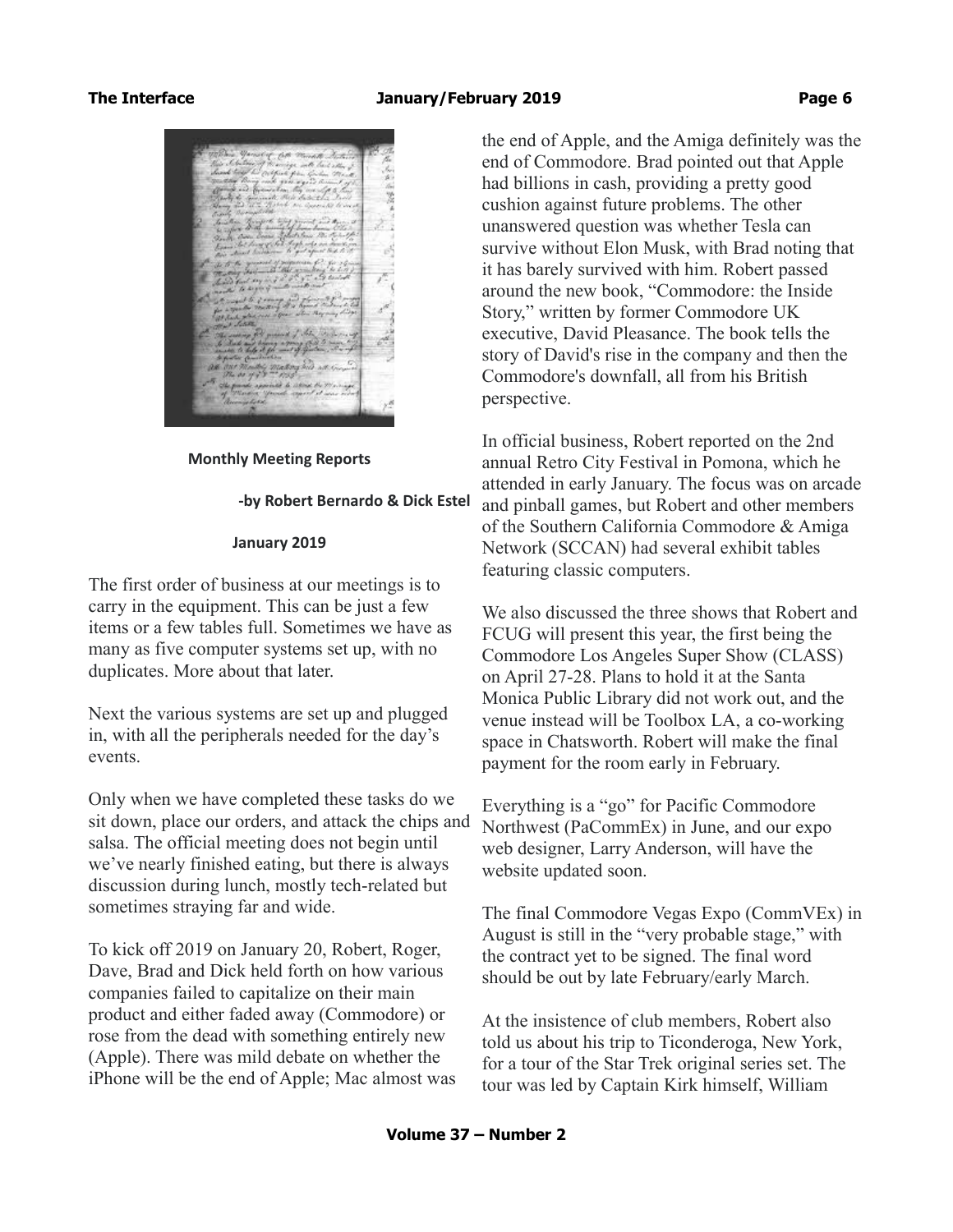Shatner, still going strong at age 87. The weather was cold with light snow, the plane trip frustrating, but all worth the effort to stand on the bridge of the Enterprise. Robert remarked that this year at the William Shatner Weekend in Burbank he will make an effort to interview Shatner about his involvement with Commodore.

Moving to demonstrations, we finally got a look at Dave's 64 Mini in action. This is a replica C64, about the size of a VHS cassette, containing a modern game machine that emulates new and old Commodore games under Linux. Dave connected a keyboard, a joystick and a gamepad controller via 3-way splitter into the device's USB port. The display was fed into a Samsung HDMI monitor. Dave treated us to several games, including Boulder Dash and Choplifter.

Some programming of the machine can be done using BASIC. There's an on-screen virtual keyboard which Dave said was very tedious to use, but any USB keyboard can be plugged in.

As Dave ran the very intriguing game, Digiloi, on the 64 Mini, Robert loaded up the same game on the club C128 so that he could compare the game's SID music between each machine. Digiloi was programmed in assembly language using Commodore keyboard graphics. Considering the limitations of the tools at hand, the game looked very good and played smoothly.

Though Robert had a packed agenda with various stuff for us to try out, the rest of the meeting was devoted to testing the new Ultimate 64, a modern motherboard replacement for the C64. No legacy chips were used in the U64 (Robert joking that it was World War II German submarine sunk in 1940). Robert had put the U64 in an ordinary brown C64 case; however, if you looked around the back and right side of the computer, you would see that it was not ordinary, what with its dual USB ports, Ethernet port, HDMI port, missing RF jack and channel switch, and spacing gaps where

there should be plates covering the holes.

After connecting the U64 to Dave's HDMI monitor, Robert powered it on and had to switch the monitor to 4:3 aspect ratio instead of its standard 16:9 ratio. Then he showed the computer's configuration menus which were accessed with the machine's multi-function switch and the F2 key. With the computer configured (or so Robert had thought), he ran the Digiloi game. There was no sound from the game! Robert went back to the U64 configuration menus and verified they were o.k.. Still no sound. Robert connected a regular A/V cable to the back of the computer and hooked it into the monitor (which also had composite and audio ports). Sound came from the game via A/V cable! Finally, after going into the computer menus again and after much thought, it was determined that the U64 was connected to the wrong HDMI port of the monitor; one port allowed sound and the other didn't. When the HDMI cable was connected in the correct port, there was no problem with the sound.

Robert ran several games from the SD card USB adapter connected into the U64. He discovered that if you "Mount a D64" and then ran it, the Epyx Fastload (a cartridge emulated in the U64) would work. However, if you directly "Run a D64", the fast loader would disabled.

Then it was time to test the U64's disk drive capabilities. He tried to load and run several disks by using the club 1571, the club 1581, and his own 1541. All failed to load and run. He could not even pull up a directory. It was back to the configuration menus. IEC drive and printer enabled... yes. Disk drive selection... change from 1541-II to 1541. Virtual drive disabled... yes. Still no correct response from real disk drives. Finally, on advice from Roger, Robert reset all the menus back to original with the exception of the enabling of the IEC drive. The real drives now worked correctly. The virtual drive option had to be enabled (though that seemed contrary to what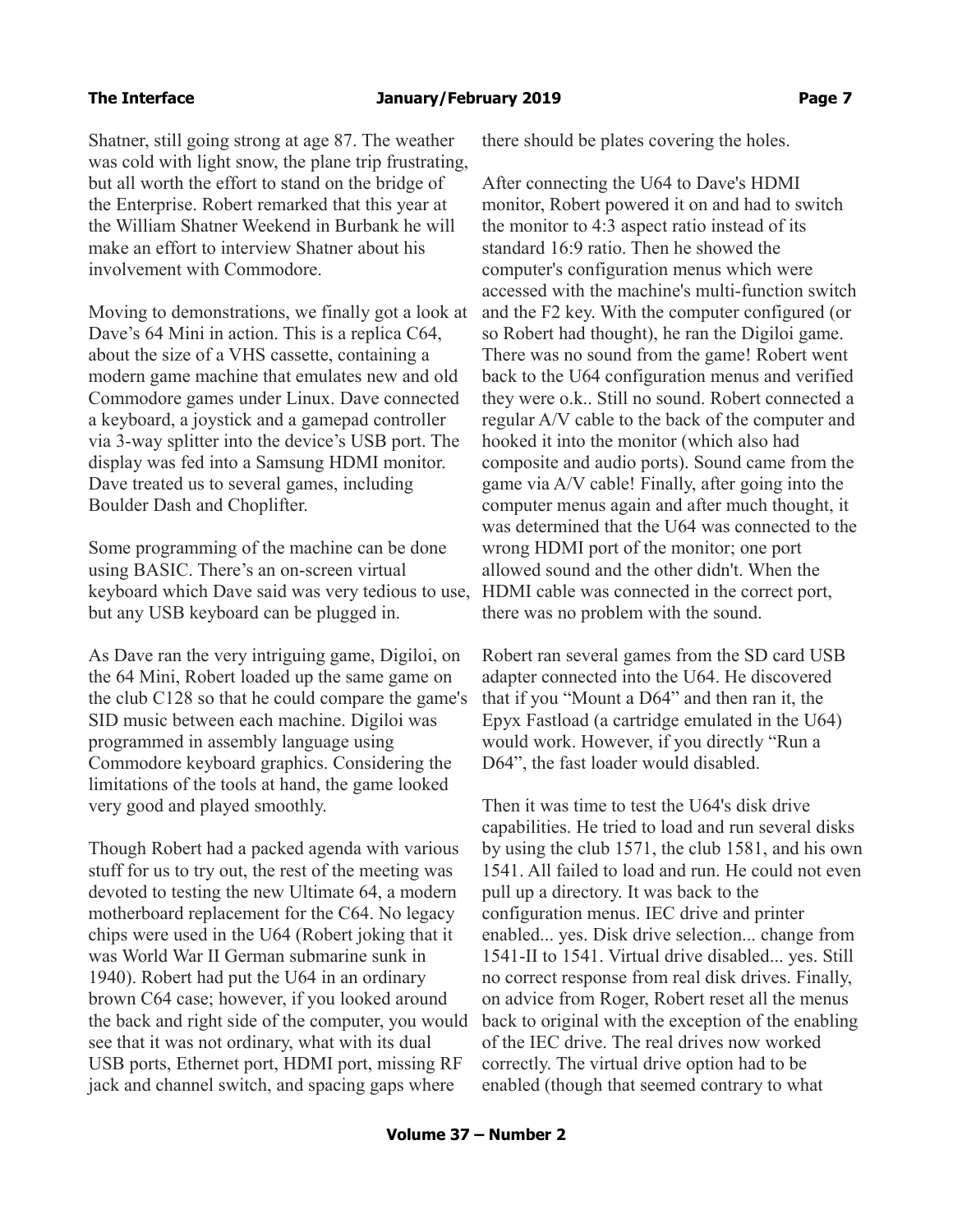Roger and Robert understood).

With real drives working correctly, Robert loaded and ran 1581 Toolkit, the FCUG membership disk, and even a German GEOS disk. However, the GEOS disk only reached the desktop without any icons. Without a mouse, further GEOS testing would be difficult. Robert had wanted to test the U64's SID emulation (UltiSID)... would it recognize a mouse?

Finally, in order to test the UltiSID, Robert plugged in a Koalapainter cartridge and a Koalapad into the computer. The U64 ran the cartridge but did not respond correctly to the Koalapad. No matter which way Robert moved the Koala stylus, he could not move the screen pointer lower than halfway down the screen. Even enabling/disabling the Paddle Control in the configuration menus made no difference. The U64 had failed. If the UltiSID was inferior to real SID chips, then the real ones would have to be installed in the U64's sockets (the U64 had sockets for two actual SID chips). Robert was now suspicious of U64's handling of paddles and a mouse; further testing would have to be done with applications that used paddles and a mouse.

# Related Links

Retro City Festival -- [http://retrocityfestival.com](http://retrocityfestival.com/) Southern California Commodore & Amiga Network – <http://www.portcommodore.com/sccan> Toolbox LA -- [https://toolbox.la](https://toolbox.la/) CLASS – <http://www.portcommodore.com/class> PaCommEx – <http://www.portcommodore.com/pacommex> Larry Anderson -- <https://portcommodore.com/dokuwiki/doku.php> CommVEX 2018 -- <http://www.dickestel.com/commvex18.htm> Star Trek Set Tour -- [https://www.startrektour.com](https://www.startrektour.com/) 64 Mini -- [https://www.youtube.com/watch?](https://www.youtube.com/watch?v=BxtDmEZt3QM) [v=BxtDmEZt3QM](https://www.youtube.com/watch?v=BxtDmEZt3QM) Ultimate 64 – [https://ultimate64.com](https://ultimate64.com/)

## **February 2019**

Nearly everyone who attended the February 17 meeting drove in the rain as they left their homes, with the temperature around 40. By the time we reached Bobby Salazar's Restaurant in central Fresno, the storm had moved east, and there was blue sky above us. Even so, this cold storm brought snow to very low levels, down around the 1,500 feet level.

Inside the restaurant it was warm and cozy, and there was a good turnout:Robert Bernardo, Roger Van Pelt, Dave Smith, Brad Strait and son William, Dick Estel, and Randy Stoller.

The main topic of the business meeting was the various exhibitions in which the club is involved. First up was the Commodore Los Angeles Super Show (CLASS) on April 27-28 at Toolbox LA in Chatsworth. Robert reported that Mark Ripkin, who worked at Commodore late in its run, will be at this show. Robert also reported that the Livermore Innovation Fair was coming on May 4 and that the application for the May 17-19 Bay Area Maker Faire had been submitted. He showed the updated websites for the June 8-9 Pacific Commodore Expo NW and the August 10-11 Commodore Vegas Expo v15. The Pacific Commodore Expo was being held at the Seattle's Living Computers: Museum + Labs, and Robert remarked that Matisse Fletcher, the events' coordinator who was in charge for the last two PaCommExes had moved to the Burke Natural History Museum in Seattle. Though she had moved, PaCommEx 2019 was still a go.

We have now committed to holding CommVEx 2019 at the Plaza Hotel in Las Vegas, the 15th year for this now-iconic event.

Robert was working on a video commercial for CLASS, and the script called for young students. After we finished eating, we went outside, and 9-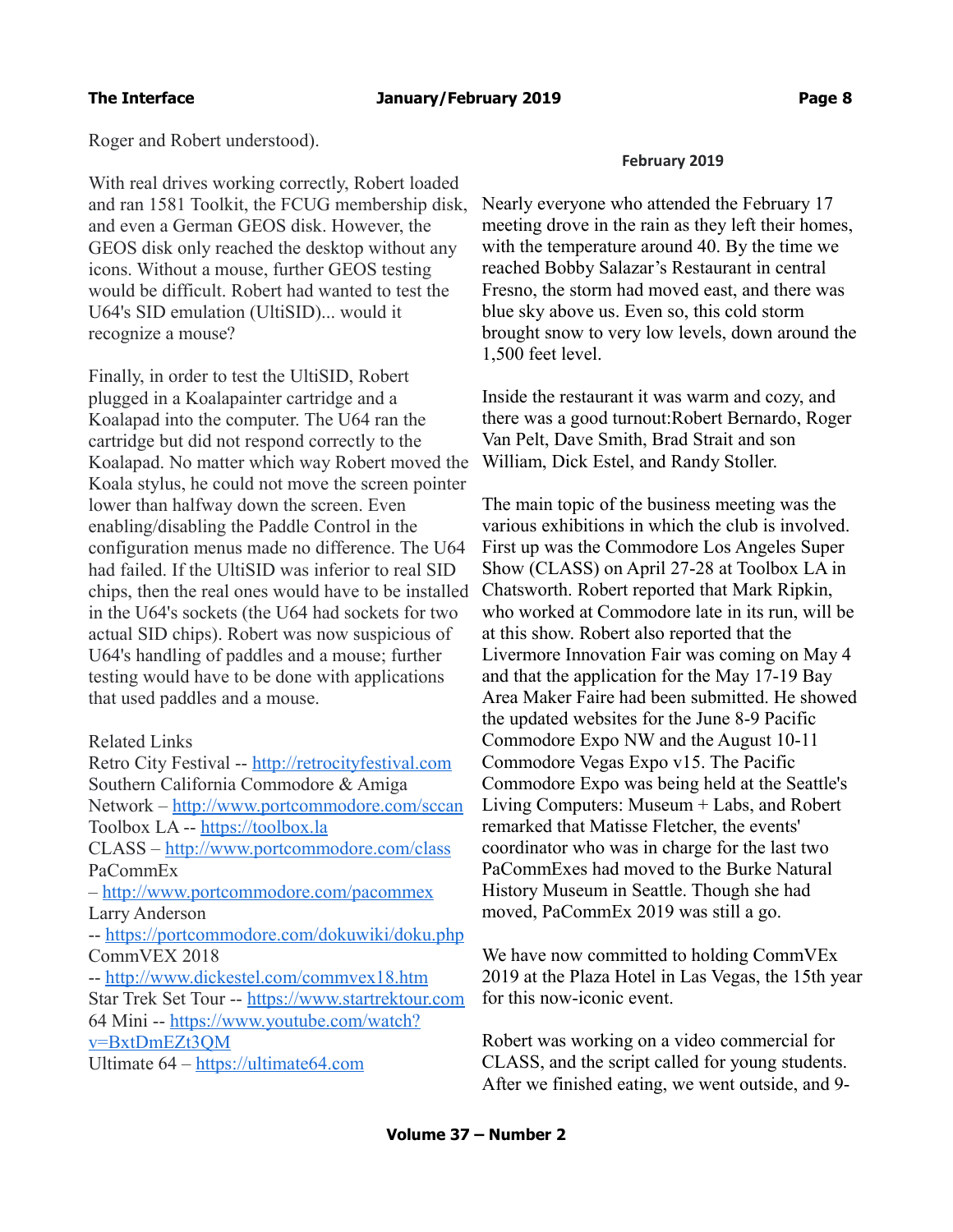## **The Interface The Construction Construction Construction Construction Construction Construction Construction Construction Page 9**

year old William Strait made his TV debut in a small but significant role for the commercial. Robert also photographed a brown C64 sitting on Randy's new Tesla, perhaps a contrast between old and new technology. Since some us had never seen such a vehicle, we were intrigued by the presence of front and back luggage compartments, and the lack of traditional dashboard items which were replaced by a large video display.

Returning to the meeting room, Robert presented a salute to Valentine's Day by loading up Wordwriter by One Step Software and showing samples from a disk of "Love Letters 1: A Selection of Famous Love Letters." The definition of "famous" is highly subjective, because most of us found these missives severely wanting.

On a laptop, Robert brought up the website,  [https://www.commodoregamebase.com.](https://www.commodoregamebase.com./) This is an extensive collection of Commodore games and other applications, sorted by model (Commodore PET,

C128, and VIC-20) and arranged alphabetically. Each game has a screen shot, and the game can be downloaded and run with an emulator or on a real Commodore.

The new Ultimate 64 [\(https://ultimate64.com\)](https://ultimate64.com/) returned for further testing. After running a few games from the SD card adapter attached to the USB port of the machine, the U64 began giving trouble, i.e., the screen was not being displayed. Even after a reset and after a power-down, the screen reliably did not come back on the U64. Robert and Roger spent the rest of the meeting trying to get the U64 running again. When they did get the screen back, they would go through the U64 menus, trying to track down some kind of setting that stopped the display. By the end of the meeting, they had given up on trying to solve the problem. Robert did say he would bring the machine to the next meeting of the Southern California Commodore & Amiga Network and have the members check it out, especially the one

member who had the U64, too.



**Amiwest 2018 Show Report**

**-by Guest Contributor Matthew Leaman, Managing Director Amiga Kit and A-EON Technology**

Amiga Kit has been sponsoring and attending [the] Amiwest show in California for twelve years. This year was no different, and we were pleased to support the efforts of the Sacramento Amiga Computer Club (SACC) by sponsoring their show for the thirteenth consecutive year. In the past SACC had to charge for entry to the show, but with the sponsorship fee they are able to provide free admittance to any Amiga fan that shows up on the day.

The event spans a total of four days so it was necessary to fly out to San Francisco the prior day. On exiting the airport, Paul Sadlik (OS4 beta tester), Daniel Muessener (Amiga developer), and Trevor Dickinson (A-EON co-founder) met me in Paul's car that he hired. He kindly offered to drive us to the official show hotel in Sacramento which is about two hours drive - thanks again, Paul!

The first two days are the traditional Amiwest Dev Con (Developers' Conference). This is a great forum for developers to come together and share ideas, discuss programming problems, and learn about new development techniques. There were about a dozen systems set up by attendees, mostly consisting of X5000, X1000, and some SAM 460/440. Steven Solie organises and leads the Dev Con as he has done so for many years prior. He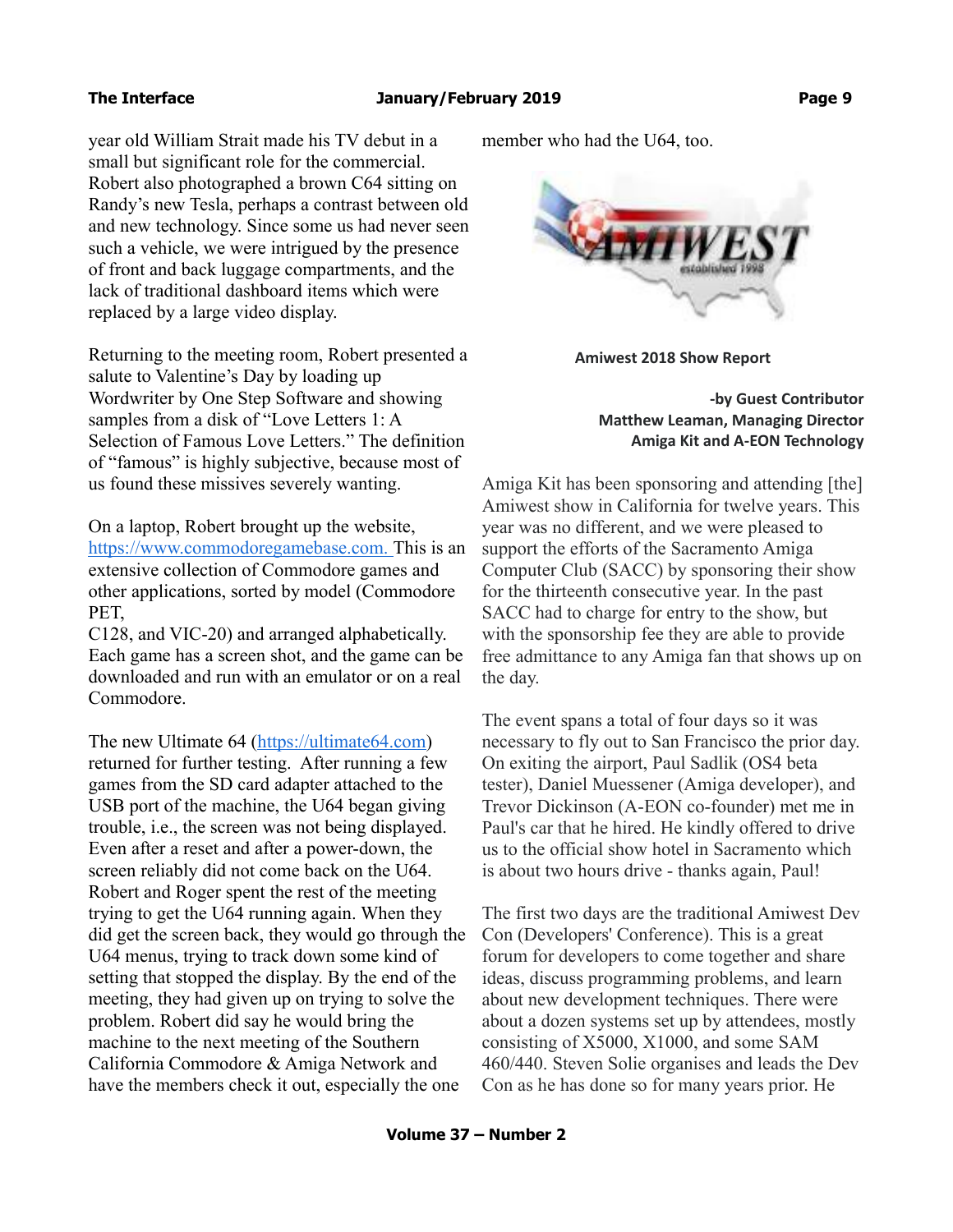## **The Interface The Construction Construction Construction Construction Construction Construction Construction Page 10**

once again did a great job of putting together an agenda for the two days. This year there was a strong Amiga Developer Team presence with both Hans De Ruiter and Mark Ritter participating.

The Friday evening is the turn of the Classic Clinic. This is an event where users bring along their aging Classic Amigas which may need upgrading or even repairs. It is a great way of solving any problems by talking to knowledgeable users who are happy to help out in practical ways and advice.

Saturday is the start of the show. The day kicked off with speakers giving talks about their businesses. Trevor gave a good account of the A-EON and Amiga Developer Team activities during the last year and outlined our plans for the near future, revealing details about the next version of Enhancer Software.

The Amiga Kit tables were consistently busy through out the day with many existing customers asking questions, looking at our products, and chatting to me about their Amiga interests. It was great to put many faces to names that we regularly serve throughout the year on Amiga Kit Amiga Store. It was encouraging to meet new Amiga users. Nevertheless, every visitor to our tables received the obligatory Amiga Kit-branded pen!

Pizza was provided for lunch during the busy show schedule so I grabbed a few minutes to eat before resuming activities. The afternoon whizzed by and before we knew it the show was over for the day. The room was cleared for the traditional Amiwest banquet dinner preparations.

The banquet commenced early evening. It consisted of a two-course meal with an award ceremony and guest speaker. A posthumous award this year was given to Chuck Washburn who recently passed away. Chuck was a friend of Amiga Kit, helping us out for years with show stock coordination and long-term storage. He was

always eager to help us and other exhibitors with any questions or problems we had. He would work tirelessly behind the scenes of Amiwest to ensure the show was on budget and ran smoothly, coordinating with the hotel and caterers. He will be missed by all.

This year Amiga Kit asked to sponsor the Amiwest cake, and we were invited by SACC President Brian Deneen to make the first cut in the cake before serving to all diners.

The guest speaker was Daniel Muessener. He needed no introduction to many active Amiga users, having developed or ported many games, such as Wings Battlefield, Tower 57, and more recently, Wings Remastered. He has also been responsible for developing the OpenGL ES 2.0 library for the Enhancer Software. He gave an enthusiastic speech, albeit not in his native language, which was met with universal approval by all the banquet diners.

The second day ensued with a brisk start of visitors to our tables. We had a lot of interest in our Arcade Evolution Amiga Joystick which we have been manufacturing for many years. There were enthusiastic questions about the products we plan to release in the coming year for Classic Amiga systems. We handed out a few complimentary Boing Ball Rulers to visitors who expressed an interest in them.

There were a quite a few private exhibitors. Chris Collins presented a table full of historic Commodore calculators; [it] was interesting to see products from their early years. Another notable table was manned by Alex Carmona who showed his X1000 system in a Perspex case with LED lighting and LED-illuminated cooling fan. It was quite the light show! Other Amiga-like systems were represented. Paul Rezendes presented the latest MorphOS distribution (v3.11) and gave a speech about it.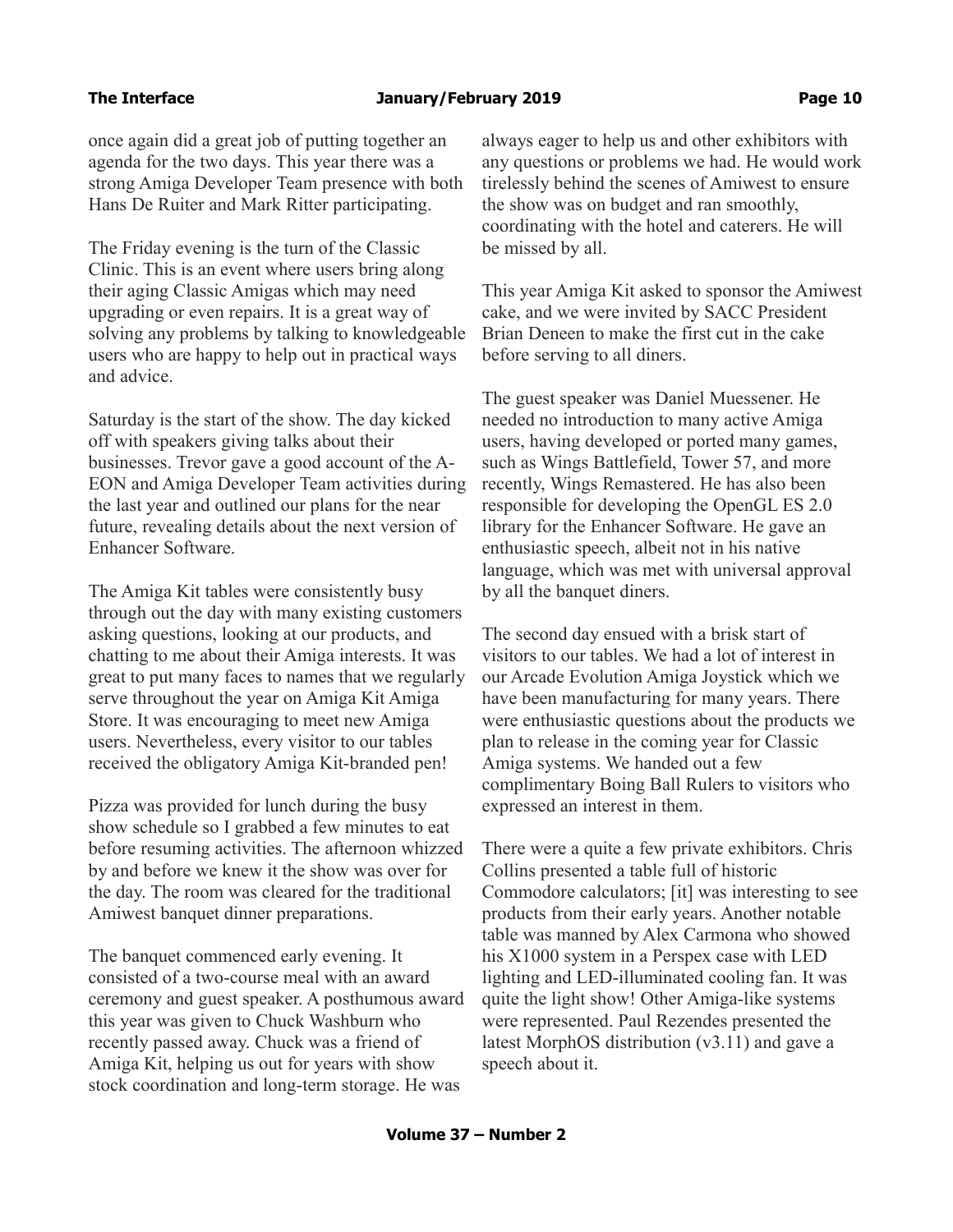Before we knew it, the afternoon came to an end, and the show concluded. It is traditional to attend a farewell dinner before we part ways until the following year. Over twenty Amigas descended on the restaurant which caused a headache for the server. Trevor was kind enough to pay for free drinks for everyone.

In conclusion, Amiwest was an exciting Amiga event with many friendships renewed [and] great ideas shared with interesting exhibits. If you manage to get the chance, please consider attending next year's show [\(www.amiwest.net\)](http://www.amiwest.net/).



**SC3 Arcade Party: Back to Basics and the Backyard!**

## **-by Guest Contributor Steven Hertz**

The latest SC3 Arcade Party took place on November 10, 2018, at the good old "Backyard" location in Claremont. We always consider the backyard events to be a kind of homecoming, a time to get back to the basics of what SC3 is all about: games, friends, food, and most importantly, fun. This event, perhaps even more than other recent backyard blowouts, really did feel like returning home. Things were a bit smaller and quieter... but we believe better.

The November 10 party was as much about what was not there as what was. If you've been reading the last few event recaps, then you've seen us write

about the expanding trade area and the seemingly never-ending piles of gaming items on offer. We call it "trading" but it's become more about commerce over time. Game resellers ("flippers") are a real presence today in a way that they weren't just a few years ago. As we've stated many times, we have mixed feelings about it. After all, we're collectors; we

want this stuff to be available. But SC3 is as much about celebrating the games – you know, having actual fun with them – as it is about simply acquiring them. We're never going to begrudge somebody for making a buckselling off a flea market find they don't want for themselves, but people coming to SC3 just to sell huge boxes of games for sale at eBay prices, while never actually playing anything? That's not really what we're all about.

So this time, we severely restricted the trade area and encouraged people to bring only the goods they could fit in a backpack. That kept away the flippers and resellers, and probably a handful of others. Overall our crowd was smaller than at recent events (about 150 people as opposed to 200+), but we view this a good thing. There was still a good-sized crowd, and the people that came were definitely there to play games and reconnect with old friends – exactly what makes SC3 events so special. What's more,the reduced trade area gave us more room to cram in additional consoles and vintage computers. Classic '80s computing platforms in particular had a larger presence this time around. In general, all the feedback we got on these changes was positive. Nobody seemed to miss the resellers. In the future we'll continue to walk the line between some active game trading and out-and-out commerce as best we can.

So there was less trading this time around, but thanks to Jay Forster and contributions from other attendees, there was plenty of good stuff in the raffle. In addition to video games, SC3 raffles almost always contain some "retrogaming adjacent" stuff, and this was even more so the case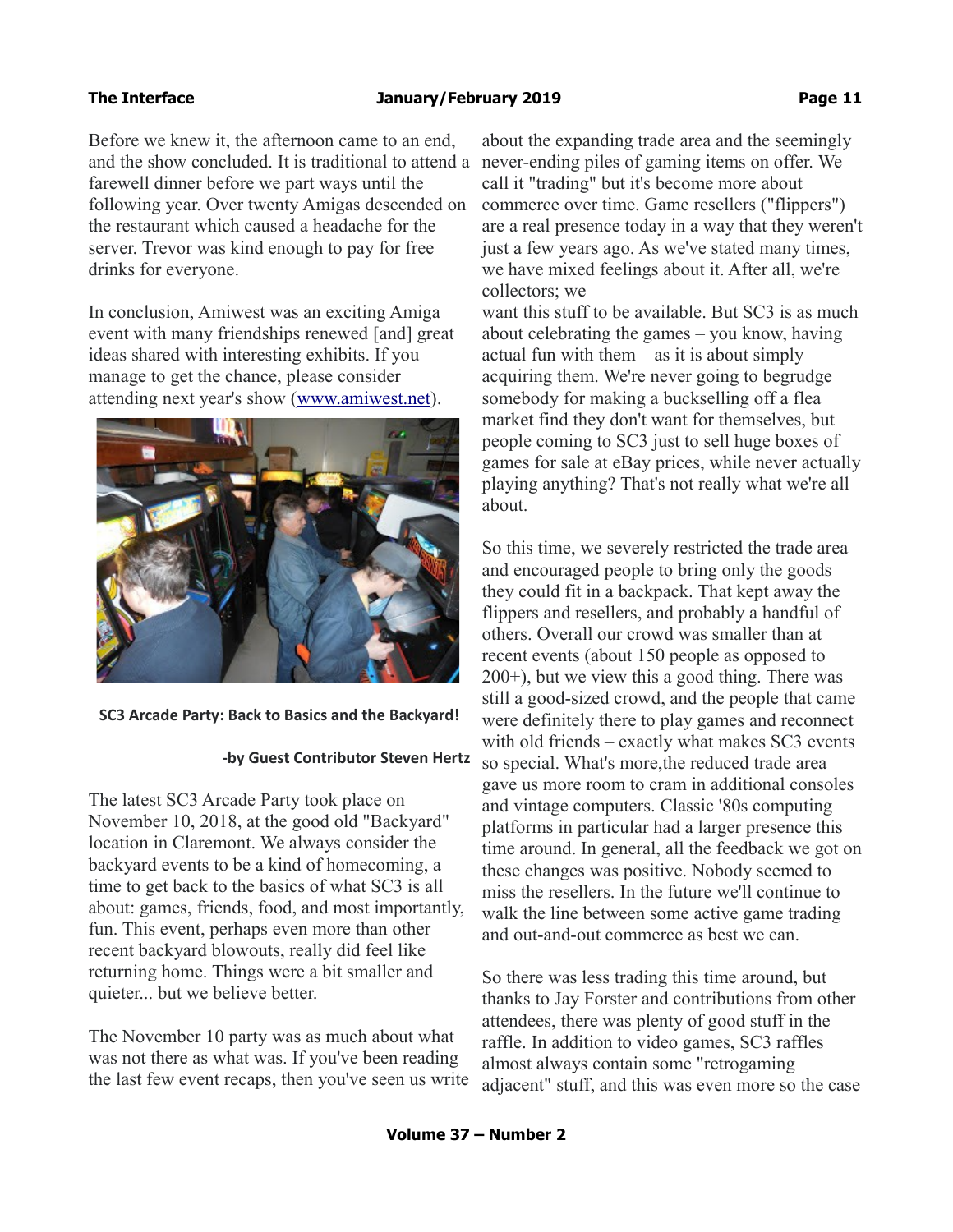this time around. Between vintage Care Bears, Dark Crystal lunch boxes, Lite-Brites and small CRT televisions, there was plenty to make any child of the '80s happy. No joke: the most coveted item this time around was an original Magnum P.I. TV tray. What can we say? Everybody digs that Tom Selleck 'stache. But naturally video games were covered too: piles of Atari 2600 carts, arcade boards and marquees, Pac-Man cups and plushes... the list went on. Big thanks to Jay for organizing the raffle!

As mentioned, the extra space allowed for even more consoles and monitors than usual. This event may have boasted the highest number of consoles ever at an SC3 event: by our count, 20. Vintage computers ranging from Apple II to Commodore to a 486 running DOS games (Wolfenstein 3-D!) were well-represented, thanks to Jay and Robert Bernardo. Vintage consoles ran the gamut from Atari 2600 through the Nintendo Wii, and there were two Sega Saturns... because why not? Thanks to William D. for bringing his incredible NeoGeo setup again. Our friends from Retro City Festival hosted a miniature NES World Championship, using the modified contest game ROM from back in 1990. (Look for SC3 to have a presence again at Retro City 2019, in January!)

Of course, classic arcade coin-ops were there too. At this point it's hard to remember which machines are making their SC3 debut, but this time around we had Mouse Trap and Pac-Land, which haven't been the most commonly seen. Of special note was the cocktail Gyruss machine, which appeared courtesy of long-time SC3 attendee and Gyruss expert Paul S., who was celebrating his birthday during the event. Unbeknownst to Paul, his wife had conspired with his good friend Webster to surprise him at the event with a Gyruss-themed cake. Paul was obviously touched, as were the rest of us. It was a sweet moment, the kind of thing that you don't ordinarily see outside of SC3 events.

This kind of moment sums up what SC3 is, and why we keep hosting it. It's friends and family bonding over their shared love of video games. That's what it's all about: the collecting and the commerce... all that has its place but in the end it's all about having fun with it, together. At each party we host, we're reminded of how much people enjoy our events and we're gratified that so many of you keep coming back. That was especially true this time around. Thanks to Clark P., David H., Sean B. and Joe O. for setting up and tearing down; Jay F. for bringing arcade games and the raffle; Robert B. for bringing the SX-64; Paul S. for Gyruss; Steve T. for donating sodas and waters; Camille R. for bringing pizzas; Lorraine B. and Ariana H. for working concessions; William D. for bringing the NeoGeo; and Ariana and Mercedes for doing the pizza runs! And of course, thanks to all our attendees!

If you're going to Retro City Festival (which you should), come by and check out SC3's table. The event will be held January 5th and 6th at the Fairplex in Pomona – not far at all from where the backyard party took place. This is only Retro City's second year, but they've already made plans to expand their attractions. It'll be a great show!

The date for SC3's spring event is yet to be announced. With the closing of Arcade 2084, we're scouting for a new location. We have a couple leads but nothing definite as of yet. Keep an eye on this site and our Facebook page for details. And as always, keep gaming!

Due To Problems On The Homefront, The March/April 2019 Issue Of "The Interface" Will Be Out As Quickly As Possible. Thank You For Your Undying Patience.